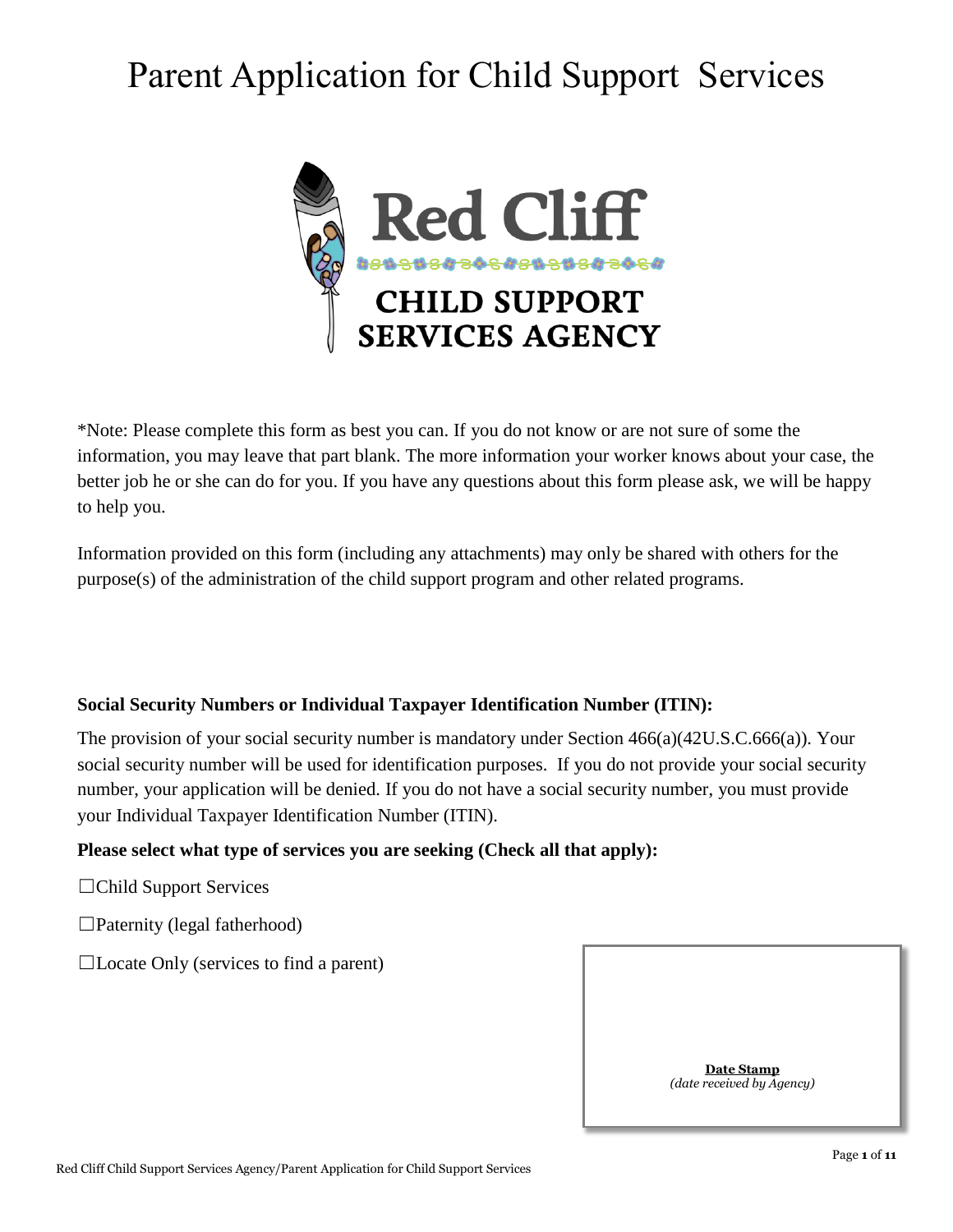| <b>SECTION 1-APPLICANT</b><br>INFORMATION ABOUT THE APPLICANT, THE PARENT APPLYING FOR SERVICES                                                                                                                                                                                        |                                                             |                     |  |  |  |
|----------------------------------------------------------------------------------------------------------------------------------------------------------------------------------------------------------------------------------------------------------------------------------------|-------------------------------------------------------------|---------------------|--|--|--|
|                                                                                                                                                                                                                                                                                        | APPLICANT-ELIGIBILITY                                       |                     |  |  |  |
| Your Relationship to Child(ren)<br>$\Box$ Mother                                                                                                                                                                                                                                       | $\Box$ Father<br>$\Box$ Potential Father $\Box$ Other:      |                     |  |  |  |
| Applicant is:<br>$\Box$ an ENROLLED MEMBER OF RED CLIFF BAND OF LAKE SUPERIOR CHIPPEWA INDIANS<br><b>ONOT ENROLLED BUT IS ELIGIBLE TO BE ENROLLED WITH RED CLIFF BAND</b><br>$\Box$ NOT ENROLLED (please specify)<br>□ENROLLED WITH ANOTHER FEDERALLY RECOGNIZED TRIBE(please specify) |                                                             |                     |  |  |  |
| Does either parent reside within the boundaries of the Red Cliff Reservation? $\square$ Yes $\square$ No                                                                                                                                                                               |                                                             |                     |  |  |  |
| If YES, who? $\Box$ Both $\Box$ Mother $\Box$ Father                                                                                                                                                                                                                                   |                                                             |                     |  |  |  |
|                                                                                                                                                                                                                                                                                        | APPLICANT-GENERAL INFORMATION                               |                     |  |  |  |
| Name (last, first, middle, suffix e.g. Jr.):                                                                                                                                                                                                                                           |                                                             |                     |  |  |  |
| Alias's used:                                                                                                                                                                                                                                                                          | Date of birth:<br>SSN:                                      |                     |  |  |  |
| Home Phone:                                                                                                                                                                                                                                                                            | Cell Phone:<br>Message Phone:                               |                     |  |  |  |
| Birth City:                                                                                                                                                                                                                                                                            | <b>Birth County:</b>                                        | <b>Birth State:</b> |  |  |  |
| <b>Current Mailing address:</b>                                                                                                                                                                                                                                                        |                                                             |                     |  |  |  |
| City:<br>State & Zip:                                                                                                                                                                                                                                                                  |                                                             |                     |  |  |  |
| Current Physical address (if different):                                                                                                                                                                                                                                               |                                                             |                     |  |  |  |
| State & Zip<br>City:                                                                                                                                                                                                                                                                   |                                                             |                     |  |  |  |
| Do you have a disability? $\Box$ Yes $\Box$ No<br>If YES, please describe:                                                                                                                                                                                                             |                                                             |                     |  |  |  |
| $\Box$ Permanent<br>Type of disability:<br>$\Box$ Full<br>$\Box$ Limited                                                                                                                                                                                                               |                                                             |                     |  |  |  |
| Do you need an Interpreter? $\Box$ Yes $\Box$ No If YES, what language:                                                                                                                                                                                                                |                                                             |                     |  |  |  |
| APPLICANT-EMPLOYMENT INFORMATION                                                                                                                                                                                                                                                       |                                                             |                     |  |  |  |
| Current employer:                                                                                                                                                                                                                                                                      |                                                             |                     |  |  |  |
| Employer address:                                                                                                                                                                                                                                                                      |                                                             |                     |  |  |  |
| City:                                                                                                                                                                                                                                                                                  | State:                                                      | ZIP Code:           |  |  |  |
| Work Phone:                                                                                                                                                                                                                                                                            | Position:                                                   | E-mail:             |  |  |  |
| Start date:                                                                                                                                                                                                                                                                            | How often paid: □ weekly □ bi-weekly □ monthly □ bi-monthly |                     |  |  |  |
| Hours per week:                                                                                                                                                                                                                                                                        | Hourly wage: \$                                             | Salary: \$          |  |  |  |
| License/Claim #<br><b>Union Name:</b>                                                                                                                                                                                                                                                  |                                                             |                     |  |  |  |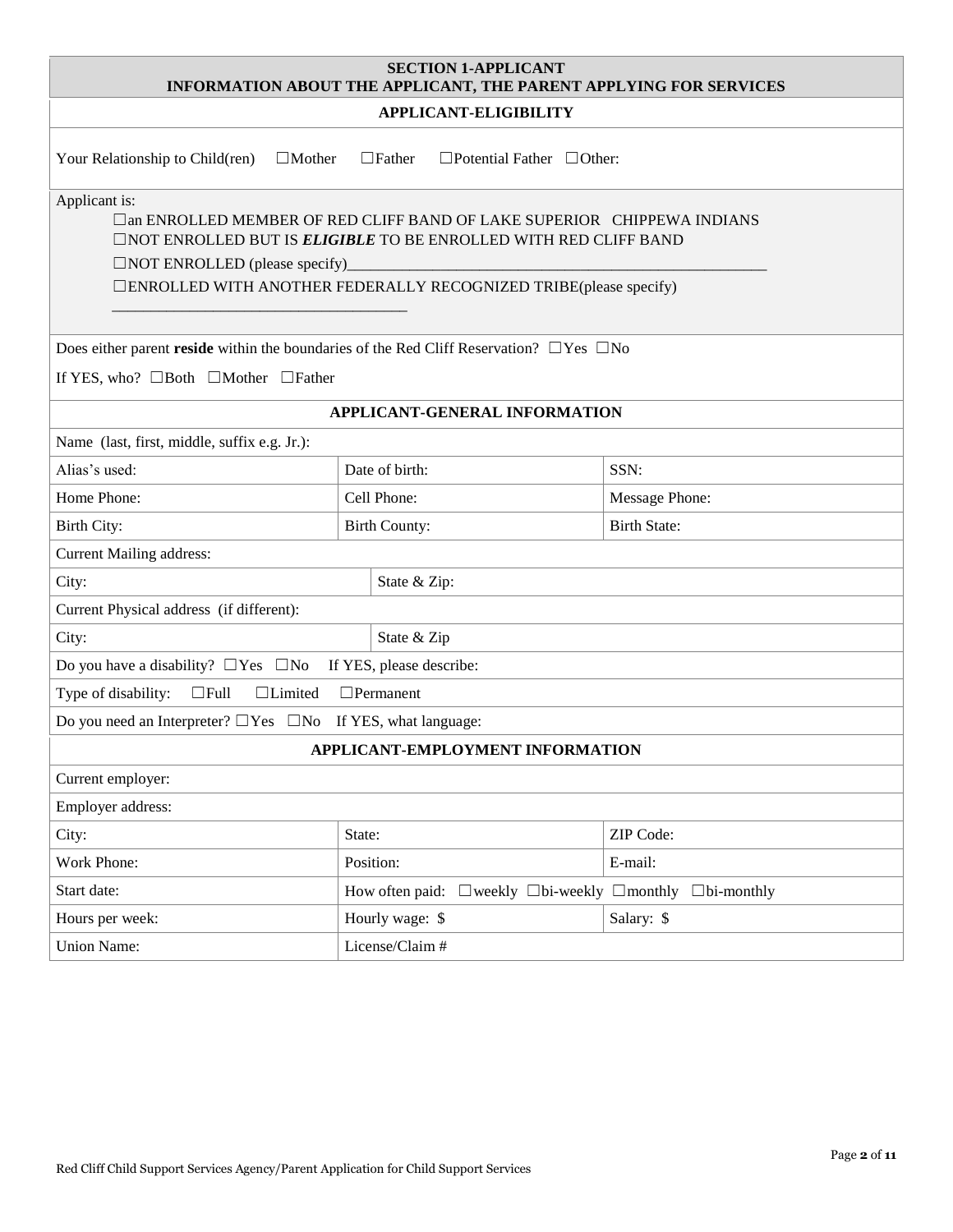| APPLICANT-FAMILY BENEFITS/SERVICES (CHECK ALL THAT APPLY)-CURRENTLY RECEIVING**                                                                                                                                                                                                                                                                                      |                                                                                               |             |  |  |
|----------------------------------------------------------------------------------------------------------------------------------------------------------------------------------------------------------------------------------------------------------------------------------------------------------------------------------------------------------------------|-----------------------------------------------------------------------------------------------|-------------|--|--|
| $\Box$ Child Care<br>$\Box$ Medicare<br>$\Box$ TANF<br>$\square$ W-2<br>$\Box$ GA (general assistance)<br>$\Box$ VA Payment<br>$\square$ SSI Caretaker Supplement $\square$ Social Security Disability<br>$\square$ SSI<br>$\square$ Social Security Retirement<br>□Foster Care □Badgercare Plus □Foodshare<br>$\Box$ MA (Medical Assistance)<br>$\Box$ Kinship Care |                                                                                               |             |  |  |
|                                                                                                                                                                                                                                                                                                                                                                      | *Include the type and income amounts in the next section "Applicant-Other Income Information" |             |  |  |
|                                                                                                                                                                                                                                                                                                                                                                      | APPLICANT-OTHER INCOME INFORMATION                                                            |             |  |  |
| Type of other income:                                                                                                                                                                                                                                                                                                                                                |                                                                                               | Start date: |  |  |
| Amount: \$<br>$\Box$ Weekly $\Box$ Monthly $\Box$ Other:                                                                                                                                                                                                                                                                                                             |                                                                                               | End date:   |  |  |
| $Tribe(s)$ or $State(s)$ these services are received from:                                                                                                                                                                                                                                                                                                           |                                                                                               |             |  |  |
| Type of other income:                                                                                                                                                                                                                                                                                                                                                |                                                                                               | Start date: |  |  |
| Amount: \$<br>$\Box$ Weekly $\Box$ Monthly $\Box$ Other:                                                                                                                                                                                                                                                                                                             |                                                                                               | End date:   |  |  |
| Tribe(s) or State(s) these services are received from:                                                                                                                                                                                                                                                                                                               |                                                                                               |             |  |  |
|                                                                                                                                                                                                                                                                                                                                                                      | APPLICANT-HEALTH INSURANCE INFORMATION                                                        |             |  |  |
| Do you have Health Insurance $\Box$ Yes $\Box$ No                                                                                                                                                                                                                                                                                                                    | If YES, are child(ren) covered? $\Box$ Yes $\Box$ No                                          |             |  |  |
| <b>Availability Date:</b>                                                                                                                                                                                                                                                                                                                                            | Coverage Type: $\Box$ Medical $\Box$ Dental $\Box$ Vision $\Box$ All Inclusive                |             |  |  |
| You are Policy Holder?<br>Group Name:<br>Group #:<br>$\Box Y \Box N$                                                                                                                                                                                                                                                                                                 |                                                                                               |             |  |  |
| Premium: \$                                                                                                                                                                                                                                                                                                                                                          | $\Box$ Weekly $\Box$ Bi-weekly $\Box$ Monthly $\Box$ Bi-monthly                               |             |  |  |
|                                                                                                                                                                                                                                                                                                                                                                      | <b>APPLICANT-MILITARY STATUS</b>                                                              |             |  |  |
| Have you been in Military?<br>If Yes, are you $\Box$ Active $\Box$ Retired<br>$\Box$ Discharged<br>$\Box$ Yes $\Box$ No<br>$\Box$ Reserves                                                                                                                                                                                                                           |                                                                                               |             |  |  |
| $\Box$ Air Force $\Box$ Army<br>Branch:                                                                                                                                                                                                                                                                                                                              | $\Box$ Marine<br>$\Box$ National Guard $\Box$ Navy $\Box$ Coast Guard                         |             |  |  |
| <b>Veteran Benefits</b><br>End Date $\frac{\sqrt{2}}{2}$<br>$\Box$ Yes $\Box$ No                                                                                                                                                                                                                                                                                     |                                                                                               |             |  |  |
| <b>Base Name:</b>                                                                                                                                                                                                                                                                                                                                                    |                                                                                               |             |  |  |
| <b>APPLICANT-CURRENT LEGAL STATUS</b><br>(Attach copies of any court orders, judgments, decrees, or stipulations)<br>Do not list any custody/visitation/placement orders, these questions will be asked in Section 3-Children                                                                                                                                        |                                                                                               |             |  |  |
| Current Marital status (with the other parent) $\Box$ Married $\Box$ Separated $\Box$ Divorced $\Box$ Annulled<br>□Never Married                                                                                                                                                                                                                                     |                                                                                               |             |  |  |
| Other parent's last date in home                                                                                                                                                                                                                                                                                                                                     |                                                                                               |             |  |  |
| Reason for other parent's absence:                                                                                                                                                                                                                                                                                                                                   |                                                                                               |             |  |  |
| APPLICANT-LEGAL INFORMATION                                                                                                                                                                                                                                                                                                                                          |                                                                                               |             |  |  |
| Any other court orders in place (do not list any custody/visitation/placement)<br>$\Box$ Yes $\Box$ No                                                                                                                                                                                                                                                               |                                                                                               |             |  |  |
| If YES, type of order: $\Box$ Child Support $\Box$ Divorce $\Box$ Legal Separation<br>$\Box$ Annulment<br>$\Box$ Other:                                                                                                                                                                                                                                              |                                                                                               |             |  |  |
| County/Tribe of Order:                                                                                                                                                                                                                                                                                                                                               | State of Order:                                                                               |             |  |  |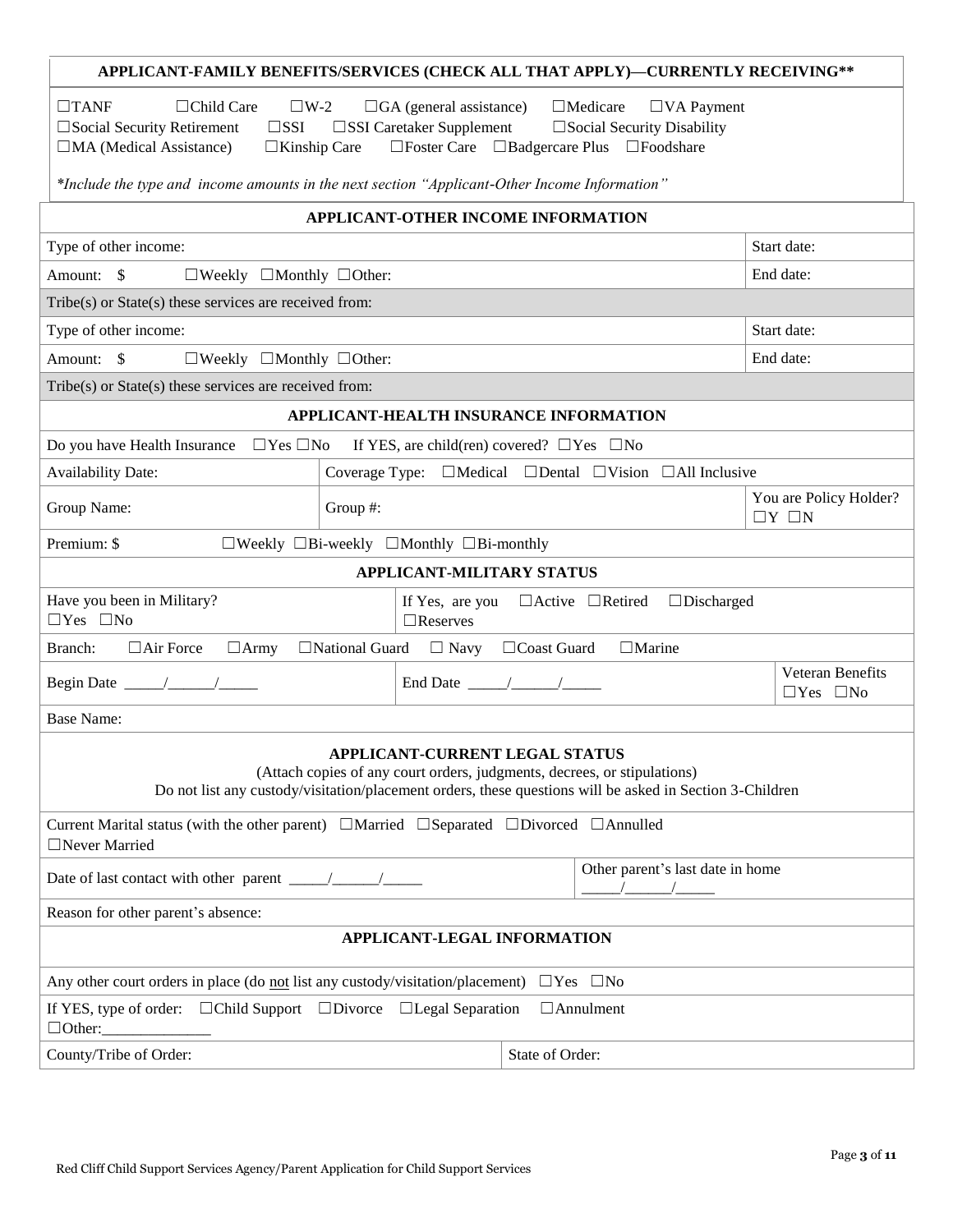Additional information & comments on court order(s):

### **ADDITIONAL INFORMATION ON THE APPLICANT**

### **SECTION 2 OTHER PARENT INFORMATION ABOUT THE OTHER PARENT**

*IMPORTANT: If a child is conceived or born during a marriage, the husband is the legal father. If you believe someone other than the husband may be the biological father, please provide the information about that person.* 

### **OTHER PARENT-GENERAL INFORMATION**

Other parent is:

# □an ENROLLED MEMBER OF RED CLIFF BAND OF LAKE SUPERIOR CHIPPEWA INDIANS ☐NOT ENROLLED BUT IS *ELIGIBLE* TO BE ENROLLED WITH RED CLIFF BAND

 $\Box$ NOT ENROLLED (please specify)\_

\_\_\_\_\_\_\_\_\_\_\_\_\_\_\_\_\_\_\_\_\_\_\_\_\_\_\_\_\_\_\_\_\_\_\_\_\_\_

☐ENROLLED WITH ANOTHER FEDERALLY RECOGNIZED TRIBE(please specify)

| Name (last, first, middle, suffix e.g. Jr.):                                      |                                                                                             |                          |                     |  |
|-----------------------------------------------------------------------------------|---------------------------------------------------------------------------------------------|--------------------------|---------------------|--|
| Alias's used:                                                                     |                                                                                             | Date of birth:           | SSN:                |  |
| Home Phone:                                                                       |                                                                                             | Cell Phone:              | Message Phone:      |  |
| Birth City:                                                                       |                                                                                             | <b>Birth County:</b>     | <b>Birth State:</b> |  |
| <b>Current Mailing address:</b>                                                   |                                                                                             |                          |                     |  |
| City:                                                                             |                                                                                             | State & Zip:             |                     |  |
| Current Physical address (if different):                                          |                                                                                             |                          |                     |  |
| City:                                                                             |                                                                                             | State & Zip              |                     |  |
| Does this parent have a disability? $\Box$ Yes $\Box$ No                          |                                                                                             | If YES, please describe: |                     |  |
| $\Box$ Full<br>$\Box$ Permanent<br>Type of disability:<br>$\Box$ Limited          |                                                                                             |                          |                     |  |
| Does this parent need an Interpreter? $\Box$ Yes $\Box$ No If YES, what language: |                                                                                             |                          |                     |  |
| OTHER PARENT-EMPLOYMENT INFORMATION                                               |                                                                                             |                          |                     |  |
| Current employer:                                                                 |                                                                                             |                          |                     |  |
| Employer address:                                                                 |                                                                                             |                          |                     |  |
| City:                                                                             | State:<br>ZIP Code:                                                                         |                          |                     |  |
| Work Phone:                                                                       | Position:<br>E-mail:                                                                        |                          |                     |  |
| Start date:                                                                       | How often paid: $\square$ weekly $\square$ bi-weekly $\square$ monthly $\square$ bi-monthly |                          |                     |  |
| Hours per week:                                                                   | Hourly wage: \$<br>Salary: \$                                                               |                          |                     |  |
| <b>Union Name:</b>                                                                | License/Claim #                                                                             |                          |                     |  |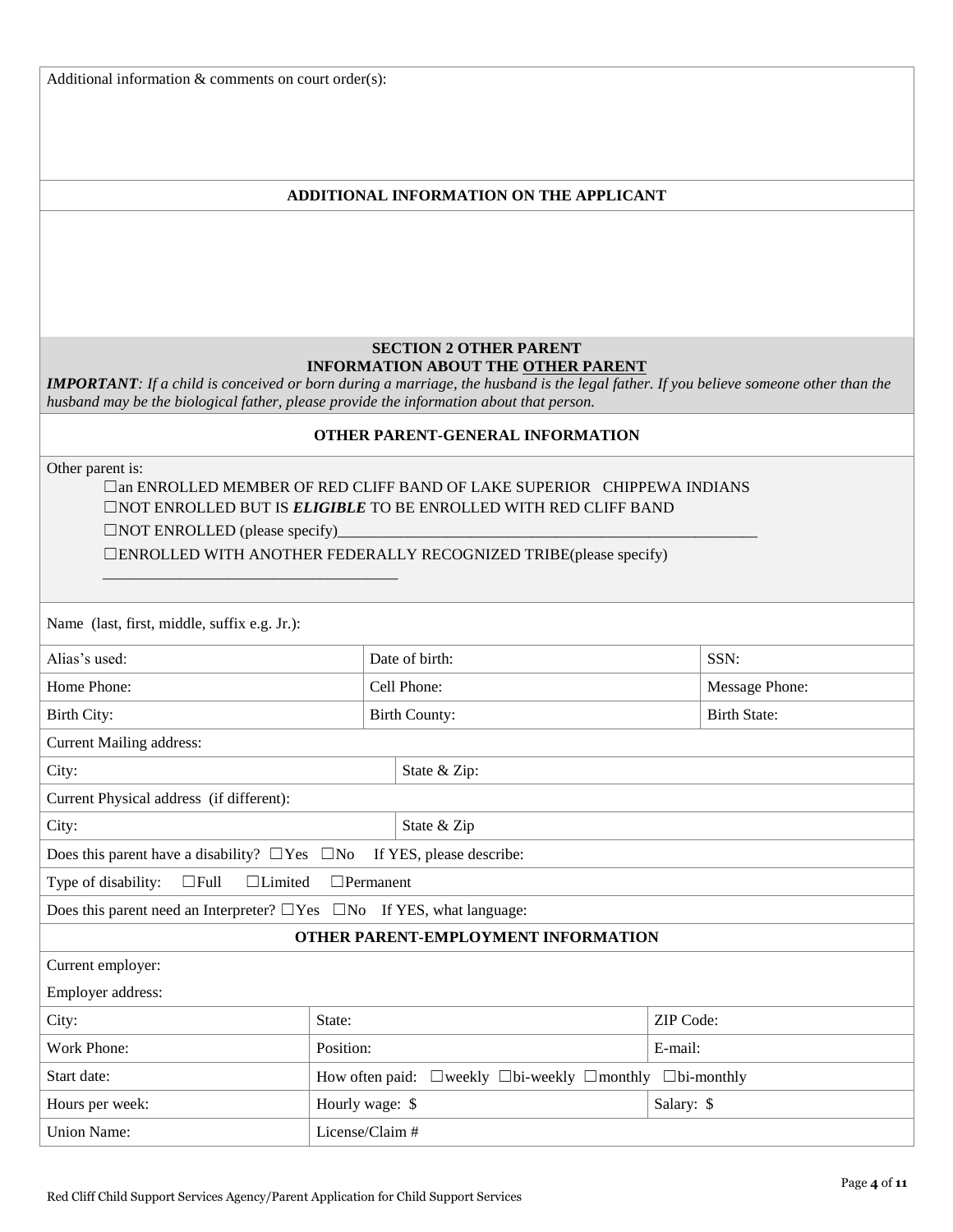| OTHER PARENT-FAMILY BENEFITS/SERVICES (CHECK ALL THAT APPLY)-CURRENTLY RECEIVING**                                                                       |          |                                                                                                                                                          |                                          |  |  |  |
|----------------------------------------------------------------------------------------------------------------------------------------------------------|----------|----------------------------------------------------------------------------------------------------------------------------------------------------------|------------------------------------------|--|--|--|
| $\Box$ Child Care<br>$\square$ W-2<br>$\Box$ GA (general assistance)<br>$\Box$ Medicare<br>$\square$ VA Payment<br>$\Box$ TANF                           |          |                                                                                                                                                          |                                          |  |  |  |
| $\square$ SSI<br>□ Social Security Retirement                                                                                                            |          | $\square$ SSI Caretaker Supplement<br>$\square$ Social Security Disability                                                                               |                                          |  |  |  |
| $\Box$ MA (Medical Assistance)<br>$\Box$ Kinship Care                                                                                                    |          | □Foster Care □Badgercare Plus □Foodshare                                                                                                                 |                                          |  |  |  |
|                                                                                                                                                          |          | *Include the type of income and amounts in the next section "Other Parent-Other Income Information"                                                      |                                          |  |  |  |
|                                                                                                                                                          |          | OTHER PARENT-OTHER INCOME INFORMATION                                                                                                                    |                                          |  |  |  |
| Type of other income:                                                                                                                                    |          |                                                                                                                                                          | Start date:                              |  |  |  |
| Amount: \$<br>$\Box$ Weekly $\Box$ Monthly $\Box$ Other:                                                                                                 |          |                                                                                                                                                          | End date:                                |  |  |  |
| Tribe(s) or State(s) these services are received from:                                                                                                   |          |                                                                                                                                                          |                                          |  |  |  |
| Type of other income:                                                                                                                                    |          |                                                                                                                                                          | Start date:                              |  |  |  |
| Amount: \$<br>$\Box$ Weekly $\Box$ Monthly $\Box$ Other:                                                                                                 |          |                                                                                                                                                          | End date:                                |  |  |  |
| Tribe(s) or State(s) these services are received from:                                                                                                   |          |                                                                                                                                                          |                                          |  |  |  |
|                                                                                                                                                          |          | <b>OTHER PARENT-ASSET INFORMATION</b><br>Assets are Financial Accounts, Automobiles, Recreation Vehicles, Property, Retirement Fund, Investments, Equity |                                          |  |  |  |
|                                                                                                                                                          |          |                                                                                                                                                          |                                          |  |  |  |
| Does this parent have any assets<br>$\Box$ Yes $\Box$ No $\Box$ Unknown                                                                                  |          |                                                                                                                                                          | Location of Asset (if                    |  |  |  |
| Asset Type:                                                                                                                                              |          | Describe Asset details (make, model, year, company,<br>bank, etc)                                                                                        | known)                                   |  |  |  |
|                                                                                                                                                          |          |                                                                                                                                                          |                                          |  |  |  |
|                                                                                                                                                          |          |                                                                                                                                                          |                                          |  |  |  |
| Location of Asset (if<br>Asset Type:<br>Describe Asset details (make, model, year, company,                                                              |          |                                                                                                                                                          |                                          |  |  |  |
|                                                                                                                                                          | known)   |                                                                                                                                                          |                                          |  |  |  |
|                                                                                                                                                          |          |                                                                                                                                                          |                                          |  |  |  |
| Location of Asset (if                                                                                                                                    |          |                                                                                                                                                          |                                          |  |  |  |
| Asset Type:                                                                                                                                              |          | Describe Asset details (make, model, year, company,<br>bank, etc)                                                                                        | known)                                   |  |  |  |
|                                                                                                                                                          |          |                                                                                                                                                          |                                          |  |  |  |
|                                                                                                                                                          |          |                                                                                                                                                          |                                          |  |  |  |
|                                                                                                                                                          |          |                                                                                                                                                          |                                          |  |  |  |
|                                                                                                                                                          |          | OTHER PARENT-HEALTH INSURANCE INFORMATION                                                                                                                |                                          |  |  |  |
| Does this parent have Health Insurance $\Box$ Yes $\Box$ No<br>If YES, is the child(ren) covered? $\Box$ Yes $\Box$ No                                   |          |                                                                                                                                                          |                                          |  |  |  |
| <b>Availability Date:</b><br>Coverage Type:<br>$\Box$ Medical $\Box$ Dental $\Box$ Vision $\Box$ All Inclusive                                           |          |                                                                                                                                                          |                                          |  |  |  |
| Group Name:                                                                                                                                              | Group #: |                                                                                                                                                          | Is this parent the Policy<br>Holder?     |  |  |  |
|                                                                                                                                                          |          |                                                                                                                                                          | $\Box Y \Box N$                          |  |  |  |
| Premium: \$<br>$\Box$ Weekly $\Box$ Bi-weekly $\Box$ Monthly $\Box$ Bi-monthly                                                                           |          |                                                                                                                                                          |                                          |  |  |  |
| OTHER PARENT-MILITARY STATUS                                                                                                                             |          |                                                                                                                                                          |                                          |  |  |  |
| Is this parent been in the Military?<br>If Yes, are they<br>$\Box$ Active $\Box$ Retired<br>$\Box$ Discharged<br>$\Box$ Yes $\Box$ No<br>$\Box$ Reserves |          |                                                                                                                                                          |                                          |  |  |  |
| □National Guard<br>$\Box$ Navy<br>□Coast Guard<br>$\Box$ Air Force<br>$\Box$ Marine<br>Branch:<br>$\Box$ Army                                            |          |                                                                                                                                                          |                                          |  |  |  |
|                                                                                                                                                          |          | End Date $\frac{\sqrt{2}}{2}$                                                                                                                            | Veteran Benefits<br>$\Box$ Yes $\Box$ No |  |  |  |
| <b>Base Name:</b>                                                                                                                                        |          |                                                                                                                                                          |                                          |  |  |  |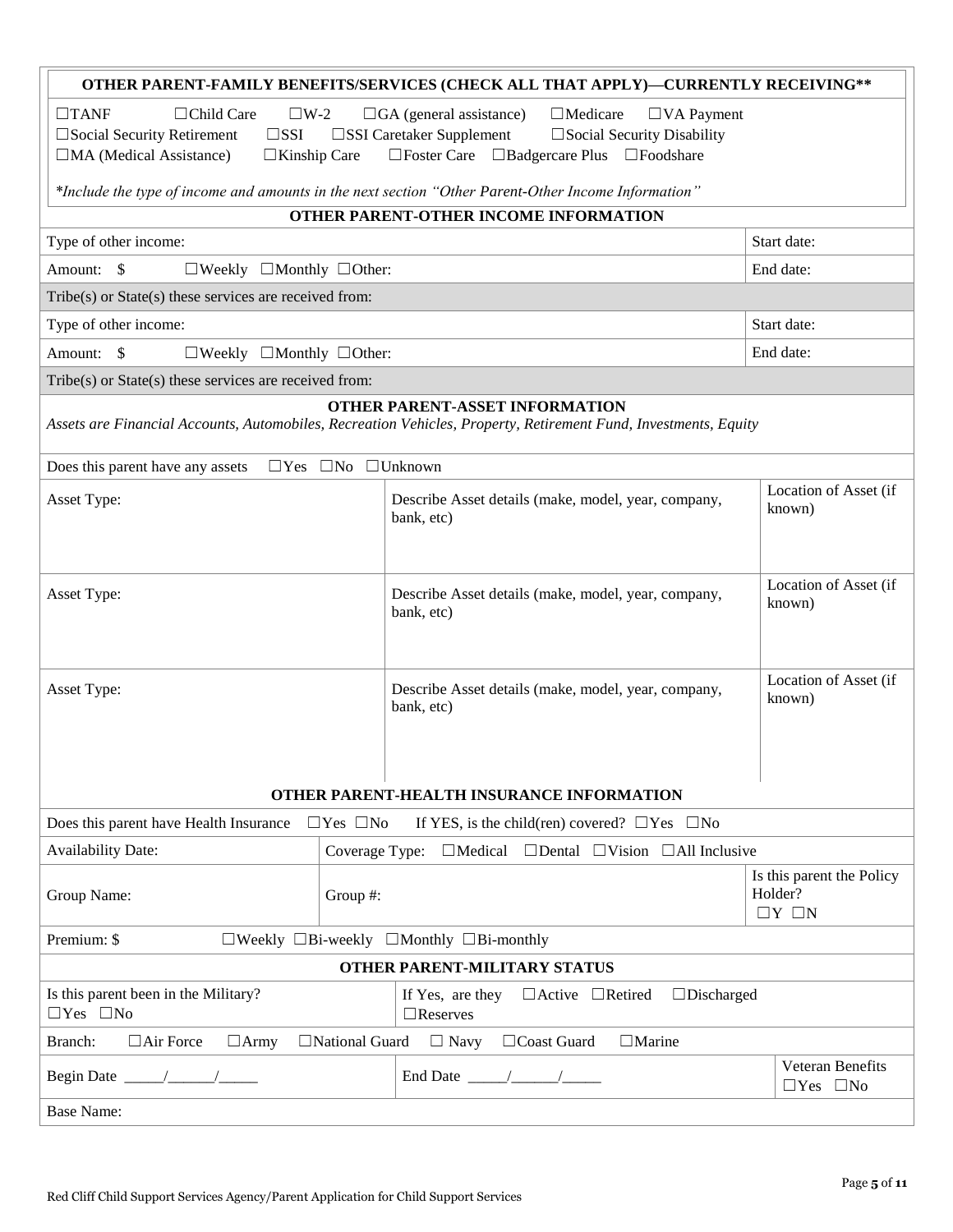| OTHER PARENT-LOCATE INFORMATION<br>If the Location of this parent is not known: Please provide the information below and any other information you believe may help find<br>this person. Include all addresses where relatives may live, and type of income and assets this parent may have. Include any additional<br>information on separate pages attached. Please include a picture of this parent, if available. |                      |                           |                                            |               |  |
|-----------------------------------------------------------------------------------------------------------------------------------------------------------------------------------------------------------------------------------------------------------------------------------------------------------------------------------------------------------------------------------------------------------------------|----------------------|---------------------------|--------------------------------------------|---------------|--|
| Do you know where the other parent is located? $\Box$ Yes $\Box$ No                                                                                                                                                                                                                                                                                                                                                   |                      |                           |                                            |               |  |
| Height:                                                                                                                                                                                                                                                                                                                                                                                                               | Weight:              |                           |                                            | Eye Color:    |  |
| Hair Color:                                                                                                                                                                                                                                                                                                                                                                                                           |                      | Hair Length:              |                                            | Race:         |  |
| Distinguishing Marks (tattoos, scars, birthmarks):                                                                                                                                                                                                                                                                                                                                                                    |                      |                           |                                            |               |  |
| <b>Mothers Name:</b>                                                                                                                                                                                                                                                                                                                                                                                                  |                      | <b>Fathers Name:</b>      |                                            |               |  |
| Have they ever been arrested or convicted? $\Box$ Yes $\Box$ No<br>$\Box$ Unknown                                                                                                                                                                                                                                                                                                                                     |                      |                           |                                            | If Yes, DATE: |  |
| City and State of conviction:                                                                                                                                                                                                                                                                                                                                                                                         |                      | Probation/Parole officer: |                                            |               |  |
| Additional location information:                                                                                                                                                                                                                                                                                                                                                                                      |                      |                           | ADDITIONAL INFORMATION ON THE OTHER PARENT |               |  |
|                                                                                                                                                                                                                                                                                                                                                                                                                       |                      |                           |                                            |               |  |
| <b>SECTION 2 CHILDREN</b><br><b>INFORMATION ABOUT THE CHILDREN</b><br>(These children must have the same father and mother – the parents must be the parents listed on this form in Section 1 and 2.) If there<br>are more than four (4) children, please ask your Caseworker for an additional page. If there are children with different partners, please<br>complete the information in Section 4 on page 11.      |                      |                           |                                            |               |  |
| Are you applying for services for an UNBORN child? $\Box$ Yes $\Box$ No<br>If yes, provide estimated due date:                                                                                                                                                                                                                                                                                                        |                      |                           |                                            |               |  |
| Child #1 is:<br>□an ENROLLED MEMBER OF RED CLIFF BAND OF LAKE SUPERIOR CHIPPEWA INDIANS<br><b>ONOT ENROLLED BUT IS ELIGIBLE TO BE ENROLLED WITH RED CLIFF BAND</b><br>$\Box$ NOT ENROLLED (please specify)<br>□ENROLLED WITH ANOTHER FEDERALLY RECOGNIZED TRIBE(please specify)                                                                                                                                       |                      |                           |                                            |               |  |
| <b>CHILD #1 -GENERAL INFORMATION-(SAME PARENTS ONLY)</b>                                                                                                                                                                                                                                                                                                                                                              |                      |                           |                                            |               |  |
| Name (last, first, middle, suffix e.g. Jr.):                                                                                                                                                                                                                                                                                                                                                                          |                      |                           |                                            |               |  |
| Date of birth:<br>SSN:<br>$\Box$ Male $\Box$ Female<br>Sex:                                                                                                                                                                                                                                                                                                                                                           |                      |                           |                                            |               |  |
| Birth City:                                                                                                                                                                                                                                                                                                                                                                                                           | <b>Birth County:</b> |                           | <b>Birth State:</b>                        |               |  |
| This child's expected high school graduation date is:                                                                                                                                                                                                                                                                                                                                                                 |                      |                           |                                            |               |  |
| Is there a Custody/Placement/Visitation court order in place for this child?<br>$\Box$ Yes<br>$\square$ No<br>$\Box$ Unknown                                                                                                                                                                                                                                                                                          |                      |                           |                                            |               |  |
| State of order:<br>If yes, County or Tribe of order:                                                                                                                                                                                                                                                                                                                                                                  |                      |                           |                                            |               |  |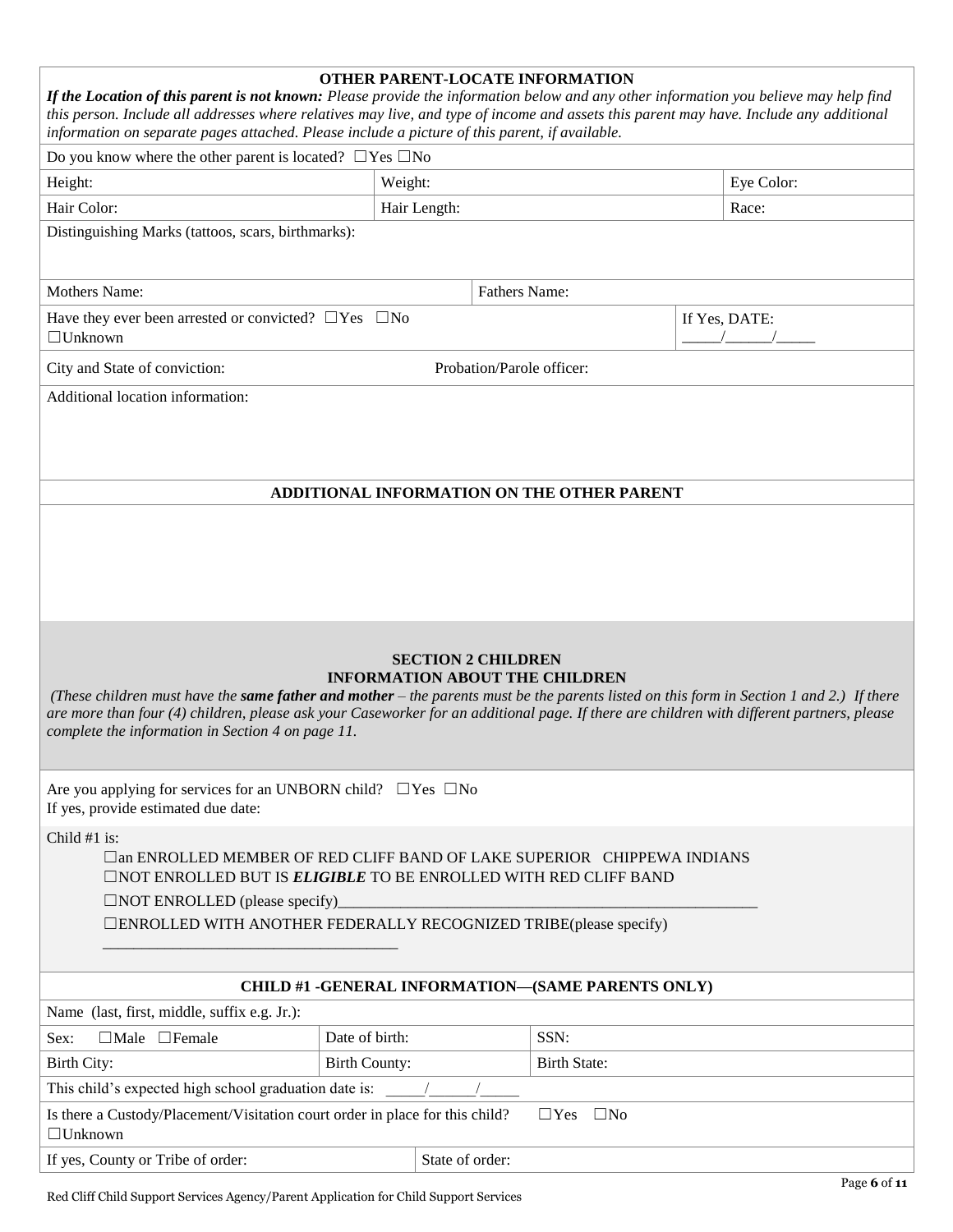| Who has legal custody of this child? $\Box$ Both (joint custody)<br>$\Box$ Mother $\Box$ Father                                                       |                                                   |                      |  |  |  |
|-------------------------------------------------------------------------------------------------------------------------------------------------------|---------------------------------------------------|----------------------|--|--|--|
| $\Box$ Other: $\_\_\_\_\_\_\_\_\_\_\_\_\_\_\_$<br>Where does this child live most of the time? $\Box$ Both (equal amount) $\Box$ Mother $\Box$ Father |                                                   |                      |  |  |  |
| $\Box$ Other:                                                                                                                                         |                                                   |                      |  |  |  |
| Does this child receive Social Security Benefits? $\Box$ Yes $\Box$ No If YES, monthly amount: \$                                                     |                                                   |                      |  |  |  |
| Was this child born during a marriage?                                                                                                                | $\Box$ Yes<br>$\square$ No                        |                      |  |  |  |
| Is a FATHER named on this child's birth certificate?                                                                                                  | $\Box$ Yes $\Box$ No                              | $\Box$ Unknown       |  |  |  |
| Do you believe someone other than the named Father may be this child's biological Father?<br>$\Box$ Yes<br>$\square$ No                               |                                                   |                      |  |  |  |
| If Yes, please provide as much information on Potential Father(s) as possible                                                                         |                                                   |                      |  |  |  |
|                                                                                                                                                       |                                                   |                      |  |  |  |
| Name:                                                                                                                                                 | DOB:                                              | SSN:                 |  |  |  |
| Address:                                                                                                                                              | City:                                             | State & Zip          |  |  |  |
| Phone:                                                                                                                                                | Occupation:                                       | Employer:            |  |  |  |
|                                                                                                                                                       |                                                   |                      |  |  |  |
| Name:                                                                                                                                                 | DOB:                                              | SSN:                 |  |  |  |
| Address:                                                                                                                                              | City:                                             | State & Zip          |  |  |  |
| Phone:                                                                                                                                                | Occupation:                                       | Employer:            |  |  |  |
|                                                                                                                                                       |                                                   |                      |  |  |  |
|                                                                                                                                                       |                                                   |                      |  |  |  |
|                                                                                                                                                       | ADDITIONAL INFORMATION ON THIS CHILD              |                      |  |  |  |
|                                                                                                                                                       |                                                   |                      |  |  |  |
|                                                                                                                                                       |                                                   |                      |  |  |  |
|                                                                                                                                                       |                                                   |                      |  |  |  |
|                                                                                                                                                       | CHILD #2 -GENERAL INFORMATION-(SAME PARENTS ONLY) |                      |  |  |  |
| Child #2 is:                                                                                                                                          |                                                   |                      |  |  |  |
| □an ENROLLED MEMBER OF RED CLIFF BAND OF LAKE SUPERIOR CHIPPEWA INDIANS                                                                               |                                                   |                      |  |  |  |
| <b>ONOT ENROLLED BUT IS ELIGIBLE TO BE ENROLLED WITH RED CLIFF BAND</b>                                                                               |                                                   |                      |  |  |  |
| $\Box$ NOT ENROLLED (please specify)                                                                                                                  |                                                   |                      |  |  |  |
| □ENROLLED WITH ANOTHER FEDERALLY RECOGNIZED TRIBE(please specify)                                                                                     |                                                   |                      |  |  |  |
|                                                                                                                                                       |                                                   |                      |  |  |  |
| Name (last, first, middle, suffix e.g. Jr.):                                                                                                          |                                                   |                      |  |  |  |
| SSN:<br>Date of birth:<br>$\Box$ Male $\Box$ Female<br>Sex:                                                                                           |                                                   |                      |  |  |  |
| Birth City:                                                                                                                                           | <b>Birth County:</b>                              | <b>Birth State:</b>  |  |  |  |
| This child's expected high school graduation date is:                                                                                                 |                                                   |                      |  |  |  |
| Is there a Custody/Placement/Visitation court order in place for this child?                                                                          |                                                   | $\Box$ Yes $\Box$ No |  |  |  |
| $\Box$ Unknown                                                                                                                                        |                                                   |                      |  |  |  |
| If yes, County or Tribe of order:<br>State of order:                                                                                                  |                                                   |                      |  |  |  |
| Who has legal custody of this child? $\Box$ Both (joint custody)<br>$\Box$ Mother<br>$\Box$ Father<br>$\Box$ Other:                                   |                                                   |                      |  |  |  |
| Where does this child live most of the time? $\Box$ Both (equal amount)<br>$\Box$ Mother $\Box$ Father                                                |                                                   |                      |  |  |  |
| $\Box$ Other:                                                                                                                                         |                                                   |                      |  |  |  |
| Does this child receive Social Security Benefits? $\Box$ Yes $\Box$ No If YES, monthly amount: \$                                                     |                                                   |                      |  |  |  |
| Was this child born during a marriage?<br>$\square$ No<br>$\Box$ Yes                                                                                  |                                                   |                      |  |  |  |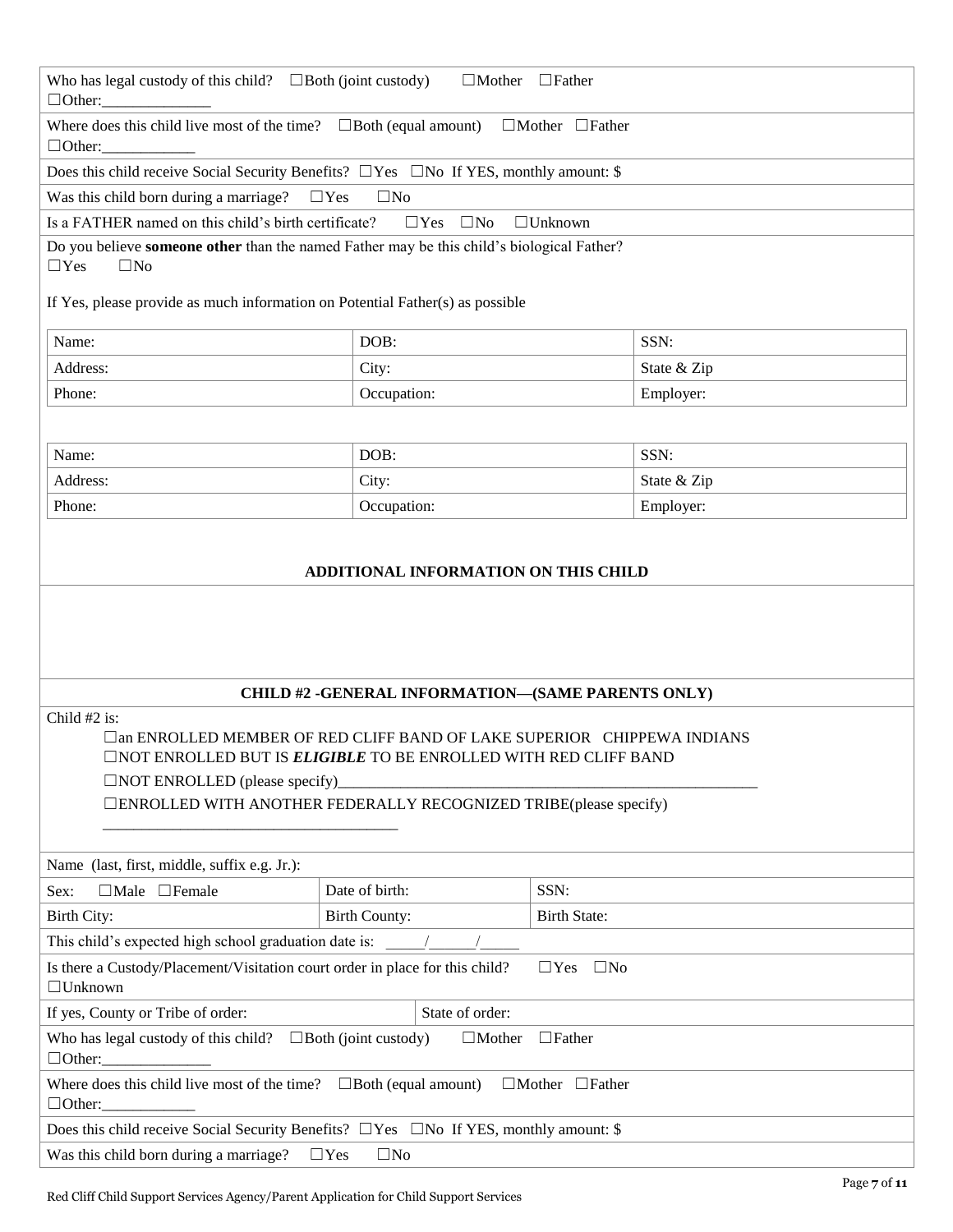| Is a FATHER named on this child's birth certificate?<br>$\Box$ Unknown<br>$\Box$ Yes<br>$\square$ No                                                                                                                                                                     |                                                   |                     |             |  |  |
|--------------------------------------------------------------------------------------------------------------------------------------------------------------------------------------------------------------------------------------------------------------------------|---------------------------------------------------|---------------------|-------------|--|--|
| Do you believe someone other than the named Father may be this child's biological Father?                                                                                                                                                                                |                                                   |                     |             |  |  |
| $\Box$ Yes<br>$\square$ No                                                                                                                                                                                                                                               |                                                   |                     |             |  |  |
| If Yes, please provide as much information on Potential Father(s) as possible                                                                                                                                                                                            |                                                   |                     |             |  |  |
| Name:                                                                                                                                                                                                                                                                    | DOB:                                              |                     | SSN:        |  |  |
| Address:                                                                                                                                                                                                                                                                 | City:                                             |                     | State & Zip |  |  |
| Phone:                                                                                                                                                                                                                                                                   | Occupation:                                       |                     | Employer:   |  |  |
|                                                                                                                                                                                                                                                                          |                                                   |                     |             |  |  |
| Name:                                                                                                                                                                                                                                                                    | DOB:                                              |                     | SSN:        |  |  |
| Address:                                                                                                                                                                                                                                                                 | City:                                             |                     | State & Zip |  |  |
| Phone:                                                                                                                                                                                                                                                                   | Occupation:                                       |                     | Employer:   |  |  |
|                                                                                                                                                                                                                                                                          | ADDITIONAL INFORMATION ON THIS CHILD              |                     |             |  |  |
|                                                                                                                                                                                                                                                                          | CHILD #3 -GENERAL INFORMATION-(SAME PARENTS ONLY) |                     |             |  |  |
|                                                                                                                                                                                                                                                                          |                                                   |                     |             |  |  |
| Child #3 is:<br>□an ENROLLED MEMBER OF RED CLIFF BAND OF LAKE SUPERIOR CHIPPEWA INDIANS<br>$\Box$ NOT ENROLLED BUT IS ELIGIBLE TO BE ENROLLED WITH RED CLIFF BAND<br>□NOT ENROLLED (please specify)<br>□ENROLLED WITH ANOTHER FEDERALLY RECOGNIZED TRIBE(please specify) |                                                   |                     |             |  |  |
| Name (last, first, middle, suffix e.g. Jr.):                                                                                                                                                                                                                             |                                                   |                     |             |  |  |
| Sex:<br>$\Box$ Male $\Box$ Female                                                                                                                                                                                                                                        | Date of birth:                                    | SSN:                |             |  |  |
| Birth City:                                                                                                                                                                                                                                                              | <b>Birth County:</b>                              | <b>Birth State:</b> |             |  |  |
| This child's expected high school graduation date is:                                                                                                                                                                                                                    |                                                   |                     |             |  |  |
| Is there a Custody/Placement/Visitation court order in place for this child?<br>$\square$ No<br>$\Box$ Yes<br>$\Box$ Unknown                                                                                                                                             |                                                   |                     |             |  |  |
| State of order:<br>If yes, County or Tribe of order:                                                                                                                                                                                                                     |                                                   |                     |             |  |  |
| Who has legal custody of this child? $\Box$ Both (joint custody)<br>$\Box$ Mother<br>$\Box$ Father<br>$\Box$ Other:                                                                                                                                                      |                                                   |                     |             |  |  |
| Where does this child live most of the time? $\Box$ Both (equal amount)<br>$\Box$ Mother $\Box$ Father<br>$\Box$ Other:                                                                                                                                                  |                                                   |                     |             |  |  |
| Does this child receive Social Security Benefits? $\Box$ Yes $\Box$ No If YES, monthly amount: \$                                                                                                                                                                        |                                                   |                     |             |  |  |
| Was this child born during a marriage?<br>$\square$ No<br>$\Box$ Yes                                                                                                                                                                                                     |                                                   |                     |             |  |  |
| Is a FATHER named on this child's birth certificate?<br>$\Box$ Unknown<br>$\Box$ Yes<br>$\square$ No                                                                                                                                                                     |                                                   |                     |             |  |  |
|                                                                                                                                                                                                                                                                          |                                                   |                     |             |  |  |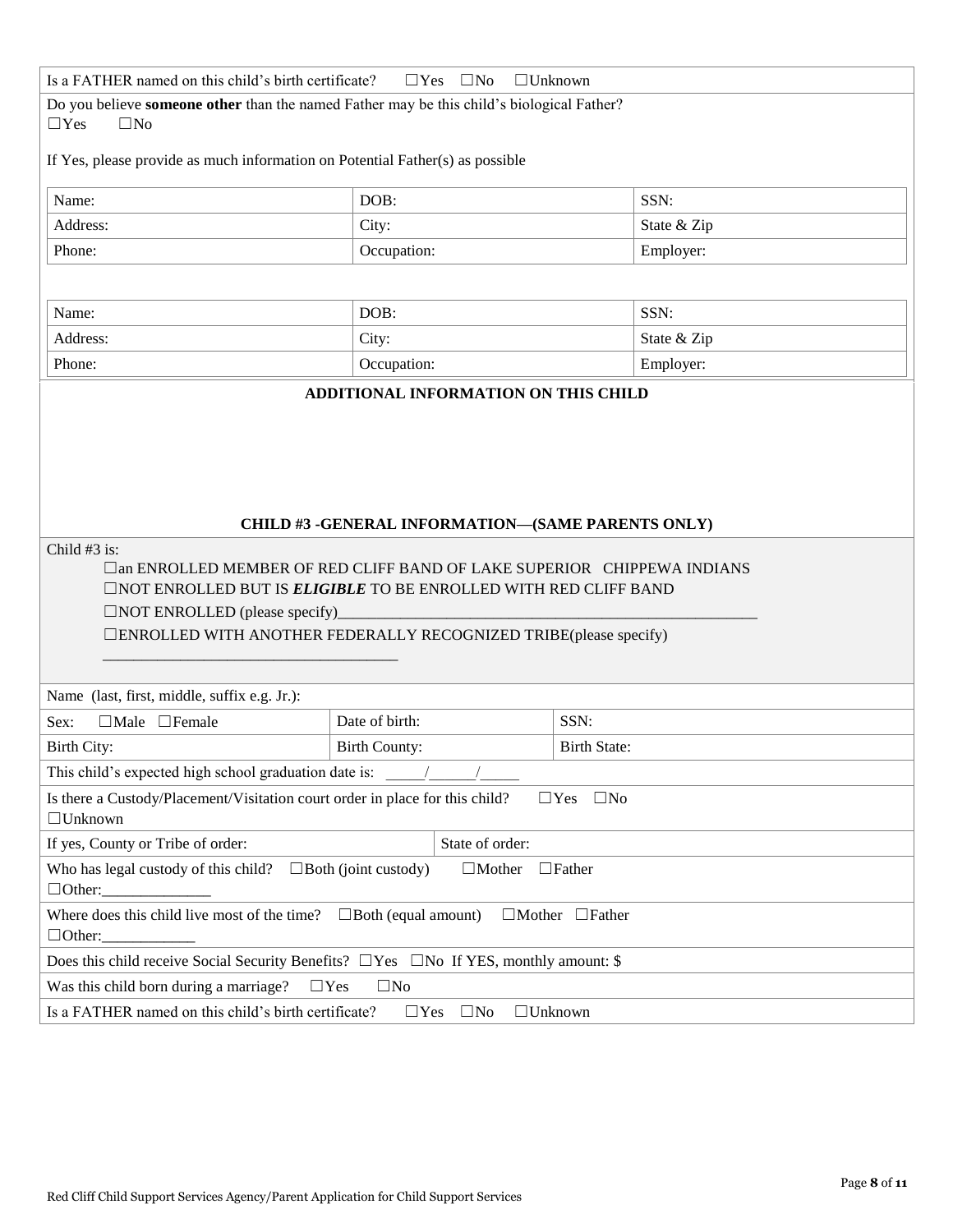Do you believe **someone other** than the named Father may be this child's biological Father?  $\Box$ Yes  $\Box$ No

If Yes, please provide as much information on Potential Father(s) as possible

| Name:    | DOB:        | SSN:        |
|----------|-------------|-------------|
| Address: | City:       | State & Zip |
| Phone:   | Occupation: | Employer:   |

| Name:    | DOB:        | SSN:        |
|----------|-------------|-------------|
| Address: | City:       | State & Zip |
| Phone:   | Occupation: | Employer:   |

### **ADDITIONAL INFORMATION ON THIS CHILD**

### **CHILD #4 -GENERAL INFORMATION—(SAME PARENTS ONLY)**

□an ENROLLED MEMBER OF RED CLIFF BAND OF LAKE SUPERIOR CHIPPEWA INDIANS ☐NOT ENROLLED BUT IS *ELIGIBLE* TO BE ENROLLED WITH RED CLIFF BAND

□NOT ENROLLED (please specify)

\_\_\_\_\_\_\_\_\_\_\_\_\_\_\_\_\_\_\_\_\_\_\_\_\_\_\_\_\_\_\_\_\_\_\_\_\_\_

☐ENROLLED WITH ANOTHER FEDERALLY RECOGNIZED TRIBE(please specify)

| Name (last, first, middle, suffix e.g. Jr.):                                                                            |                 |                             |                         |  |
|-------------------------------------------------------------------------------------------------------------------------|-----------------|-----------------------------|-------------------------|--|
| $\Box$ Male $\Box$ Female<br>Sex:                                                                                       | Date of birth:  |                             | SSN:                    |  |
| Birth City:                                                                                                             | Birth County:   |                             | <b>Birth State:</b>     |  |
| This child's expected high school graduation date is:                                                                   |                 |                             |                         |  |
| Is there a Custody/Placement/Visitation court order in place for this child?<br>$\Box$ Unknown                          |                 |                             | $\Box$ Yes<br>$\Box$ No |  |
| If yes, County or Tribe of order:                                                                                       | State of order: |                             |                         |  |
| Who has legal custody of this child? $\Box$ Both (joint custody)<br>$\Box$ Father<br>$\Box$ Mother<br>$\Box$ Other:     |                 |                             |                         |  |
| Where does this child live most of the time? $\Box$ Both (equal amount)<br>$\Box$ Mother $\Box$ Father<br>$\Box$ Other: |                 |                             |                         |  |
| Does this child receive Social Security Benefits? $\square$ Yes $\square$ No If YES, monthly amount: \$                 |                 |                             |                         |  |
| Was this child born during a marriage? $\Box$ Yes<br>$\Box$ No                                                          |                 |                             |                         |  |
| Is a FATHER named on this child's birth certificate?                                                                    | $\Box$ Yes      | $\Box$ Unknown<br>$\Box$ No |                         |  |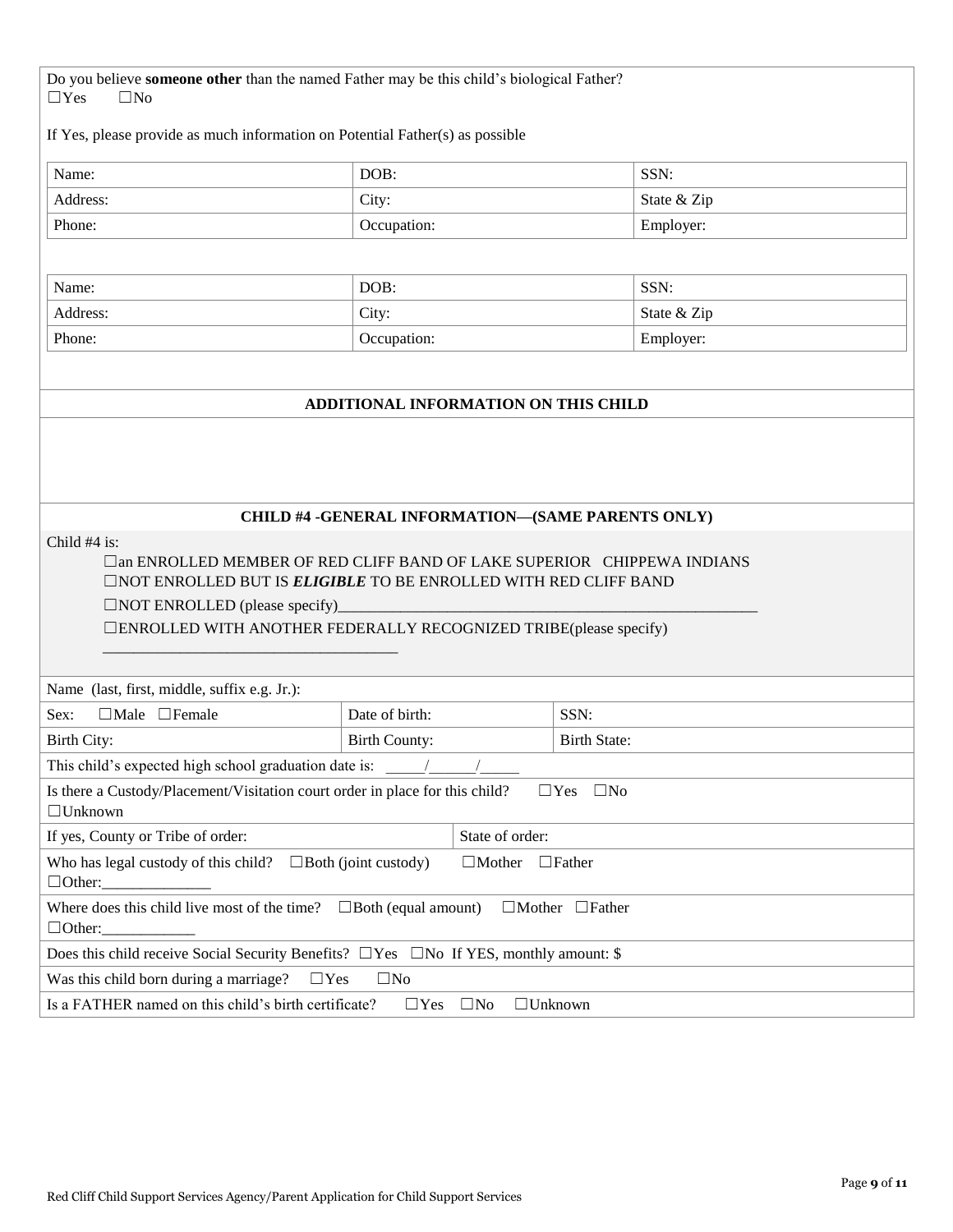Do you believe **someone other** than the named Father may be this child's biological Father? ☐Yes ☐No

If Yes, please provide as much information on Potential Father(s) as possible

| Name:    | DOB:        | SSN:        |
|----------|-------------|-------------|
| Address: | City:       | State & Zip |
| Phone:   | Occupation: | Employer:   |

| Name:    | DOB:        | SSN:        |
|----------|-------------|-------------|
| Address: | City:       | State & Zip |
| Phone:   | Occupation: | Employer:   |

### **ADDITIONAL INFORMATION ON THIS CHILD**

#### **SECTION 4 OTHER CHILDREN OTHER CHILDREN INFORMATION**

List any other child(ren) you or the other parent have with a different partner.

| Childs Name | Childs DOB | Childs Parent                                |
|-------------|------------|----------------------------------------------|
|             |            | $\Box$ You $\Box$ Other Parent (on this app) |
|             |            | $\Box$ You $\Box$ Other Parent (on this app) |
|             |            | $\Box$ You $\Box$ Other Parent (on this app) |